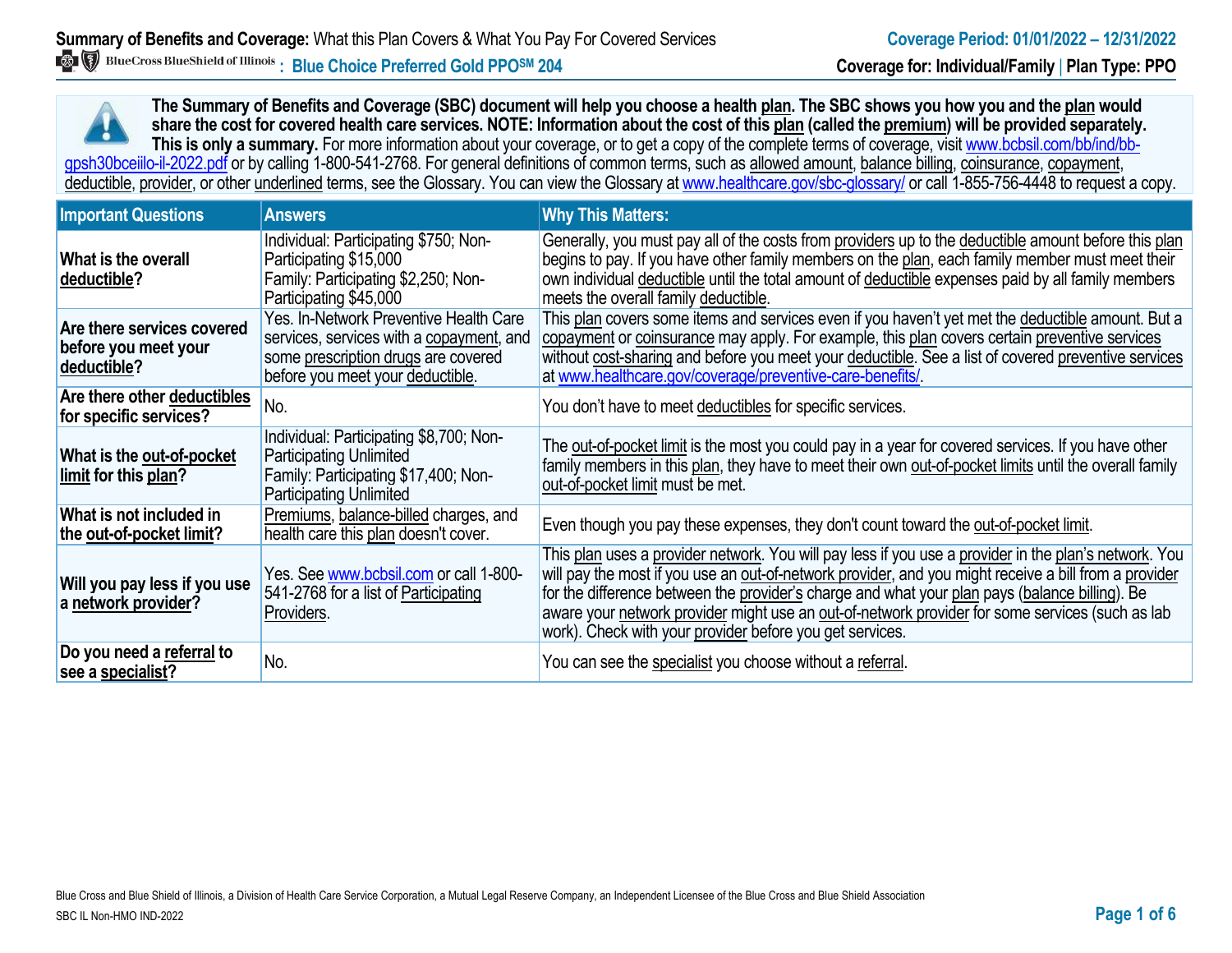

All **copayment** and **coinsurance** costs shown in this chart are after your **deductible** has been met, if a **deductible** applies.

|                                       |                                              | <b>What You Will Pay</b>                                                 |                                                              |                                                                                                                                                                    |
|---------------------------------------|----------------------------------------------|--------------------------------------------------------------------------|--------------------------------------------------------------|--------------------------------------------------------------------------------------------------------------------------------------------------------------------|
| <b>Common</b><br><b>Medical Event</b> | <b>Services You May Need</b>                 | <b>Participating Provider</b><br>(You will pay the least)                | <b>Non-Participating Provider</b><br>(You will pay the most) | <b>Limitations, Exceptions, &amp; Other</b><br><b>Important Information</b>                                                                                        |
|                                       | injury or illness                            | Primary care visit to treat an $ $ \$15/visit; deductible does not apply | 50% coinsurance                                              | Virtual Visits: \$15/visit. See your benefit<br>booklet* for details.                                                                                              |
| If you visit a health care            | Specialist visit                             | \$50/visit; deductible does not apply                                    | 50% coinsurance                                              | None                                                                                                                                                               |
| provider's office or<br>clinic        | Preventive care/screening/<br>immunization   | No Charge; deductible does not apply 50% coinsurance                     |                                                              | You may have to pay for services that<br>aren't preventive. Ask your provider if the<br>services needed are preventive. Then<br>check what your plan will pay for. |
| If you have a test                    | Diagnostic test (x-ray, blood<br>work)       | Freestanding Facility: 20%<br>coinsurance<br>Hospital: 30% coinsurance   | 50% coinsurance                                              | Preauthorization may be required; see your<br>benefit booklet* for details.                                                                                        |
|                                       | Imaging (CT/PET scans,<br>MRI <sub>s</sub> ) | Freestanding Facility: 20%<br>coinsurance<br>Hospital: 30% coinsurance   | 50% coinsurance                                              | Preauthorization may be required; see your<br>benefit booklet <sup>*</sup> for details.                                                                            |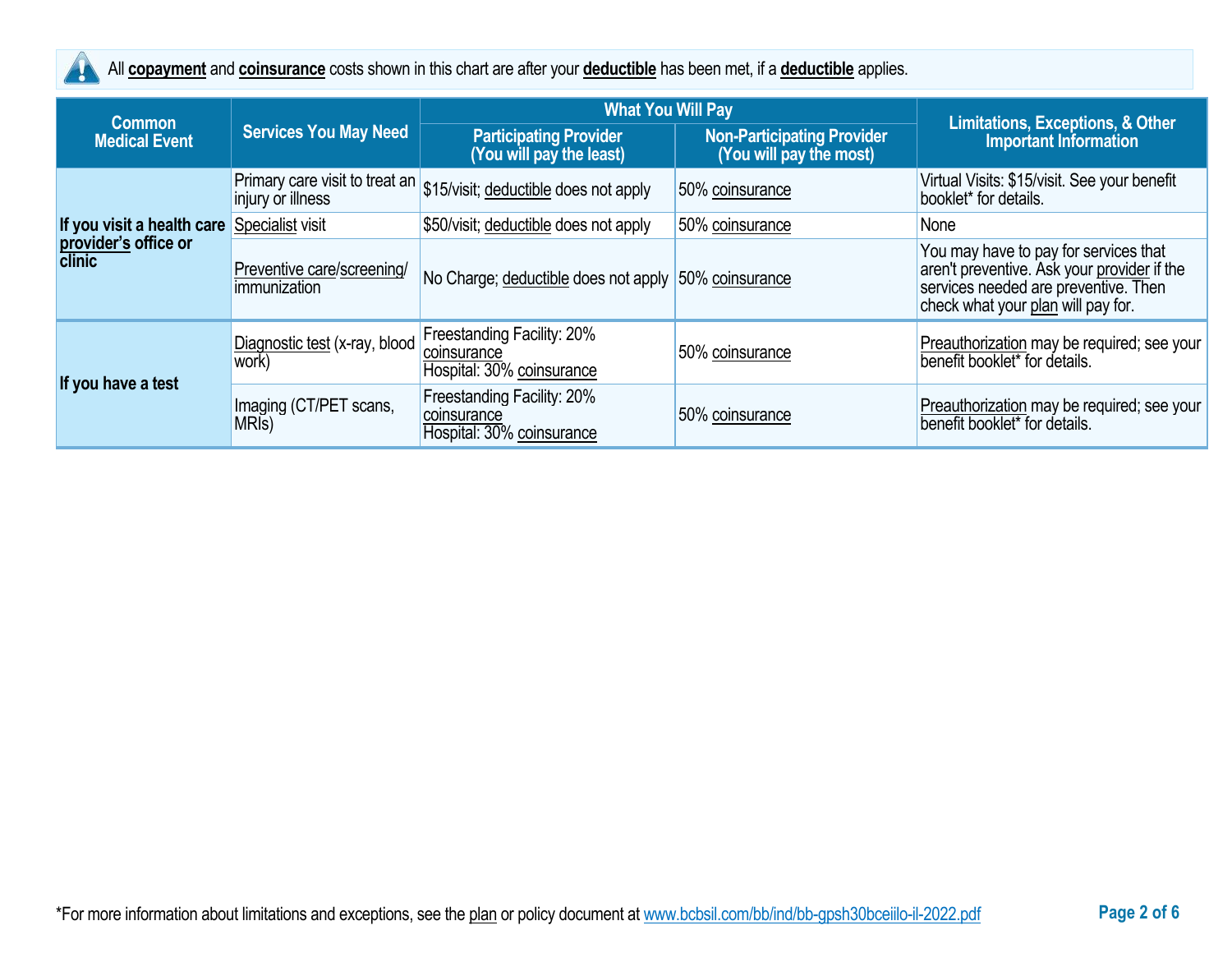| <b>Common</b>                                              |                                                   | <b>What You Will Pay</b>                                                                                                              |                                                              | <b>Limitations, Exceptions, &amp; Other</b>                                                                                                                                            |
|------------------------------------------------------------|---------------------------------------------------|---------------------------------------------------------------------------------------------------------------------------------------|--------------------------------------------------------------|----------------------------------------------------------------------------------------------------------------------------------------------------------------------------------------|
| <b>Medical Event</b>                                       | <b>Services You May Need</b>                      | <b>Participating Provider</b><br>(You will pay the least)                                                                             | <b>Non-Participating Provider</b><br>(You will pay the most) | <b>Important Information</b>                                                                                                                                                           |
|                                                            | Preferred generic drugs                           | Retail - Preferred - No Charge<br>Non-Preferred - \$10/prescription<br>Mail - No Charge; deductible does not does not apply<br>apply  | Retail - \$10/prescription; deductible                       | Limited to a 30-day supply at retail (or a 90-<br>day supply at a network of select retail<br>pharmacies). Up to a 90-day supply at mail<br>order. Specialty drugs limited to a 30-day |
| If you need drugs to<br>treat your illness or<br>condition | Non-preferred generic<br>drugs                    | Retail - Preferred - \$10/prescription<br>Non-Preferred - \$20/prescription<br>Mail - \$30/prescription; deductible<br>does not apply | Retail - \$20/prescription; deductible<br>does not apply     | supply.<br>Payment of the difference between the cost<br>of a brand name drug and a generic may<br>also be required if a generic drug is<br>available.                                 |
| More information about<br>prescription drug                | Preferred brand drugs                             | Preferred - 20% coinsurance<br>Non-Preferred - 30% coinsurance                                                                        | Retail - 30% coinsurance                                     | All Out-of-Network prescriptions are subject<br>to a 50% additional charge after the                                                                                                   |
| coverage is available at<br>www.bcbsil.com/rx22            | Non-preferred brand drugs                         | Preferred - 35% coinsurance<br>Non-Preferred - 40% coinsurance                                                                        | Retail - 40% coinsurance                                     | applicable copayment/coinsurance.<br>Additional charge will not apply to any<br>deductible or out-of-pocket amounts.                                                                   |
|                                                            | Preferred specialty drugs                         | 45% coinsurance                                                                                                                       | 45% coinsurance                                              | The amount you may pay per 30-day                                                                                                                                                      |
|                                                            | Non-preferred specialty<br>drugs                  | 50% coinsurance                                                                                                                       | 50% coinsurance                                              | supply of a covered insulin drug, regardless<br>of quantity or type, shall not exceed \$100,<br>when obtained from a Preferred<br>Participating or Participating Pharmacy.             |
| If you have outpatient<br>surgery                          | Facility fee (e.g.,<br>ambulatory surgery center) | Freestanding Facility: 20%<br>coinsurance<br>Hospital: 30% coinsurance                                                                | \$2,000/visit plus 50% coinsurance                           | Preauthorization may be required.<br>For Outpatient Infusion Therapy, see your<br>benefit booklet* for details.                                                                        |
|                                                            | Physician/surgeon fees                            | 30% coinsurance                                                                                                                       | 50% coinsurance                                              |                                                                                                                                                                                        |
|                                                            | Emergency room care                               | \$1,000/visit plus 30% coinsurance                                                                                                    | \$1,000/visit plus 30% coinsurance                           | Per occurrence copayment waived upon<br>inpatient admission.                                                                                                                           |
| If you need immediate<br>medical attention                 | <b>Emergency medical</b><br>transportation        | 30% coinsurance                                                                                                                       | 30% coinsurance                                              | Preauthorization may be required for non-<br>emergency transportation; see your benefit<br>booklet* for details.                                                                       |
|                                                            | Urgent care                                       | \$50/visit; deductible does not apply                                                                                                 | 50% coinsurance                                              | None                                                                                                                                                                                   |
| If you have a hospital<br>stay                             | Facility fee (e.g., hospital<br>room)             | \$850/visit plus 30% coinsurance                                                                                                      | \$2,000/visit plus 50% coinsurance                           | Preauthorization required. Preauthorization<br>penalty: \$1,000 or 50% of the eligible<br>charge In-Network, \$500 Out-of-Network.<br>See your benefit booklet* for details.           |
|                                                            | Physician/surgeon fees                            | 30% coinsurance                                                                                                                       | 50% coinsurance                                              | Preauthorization required.                                                                                                                                                             |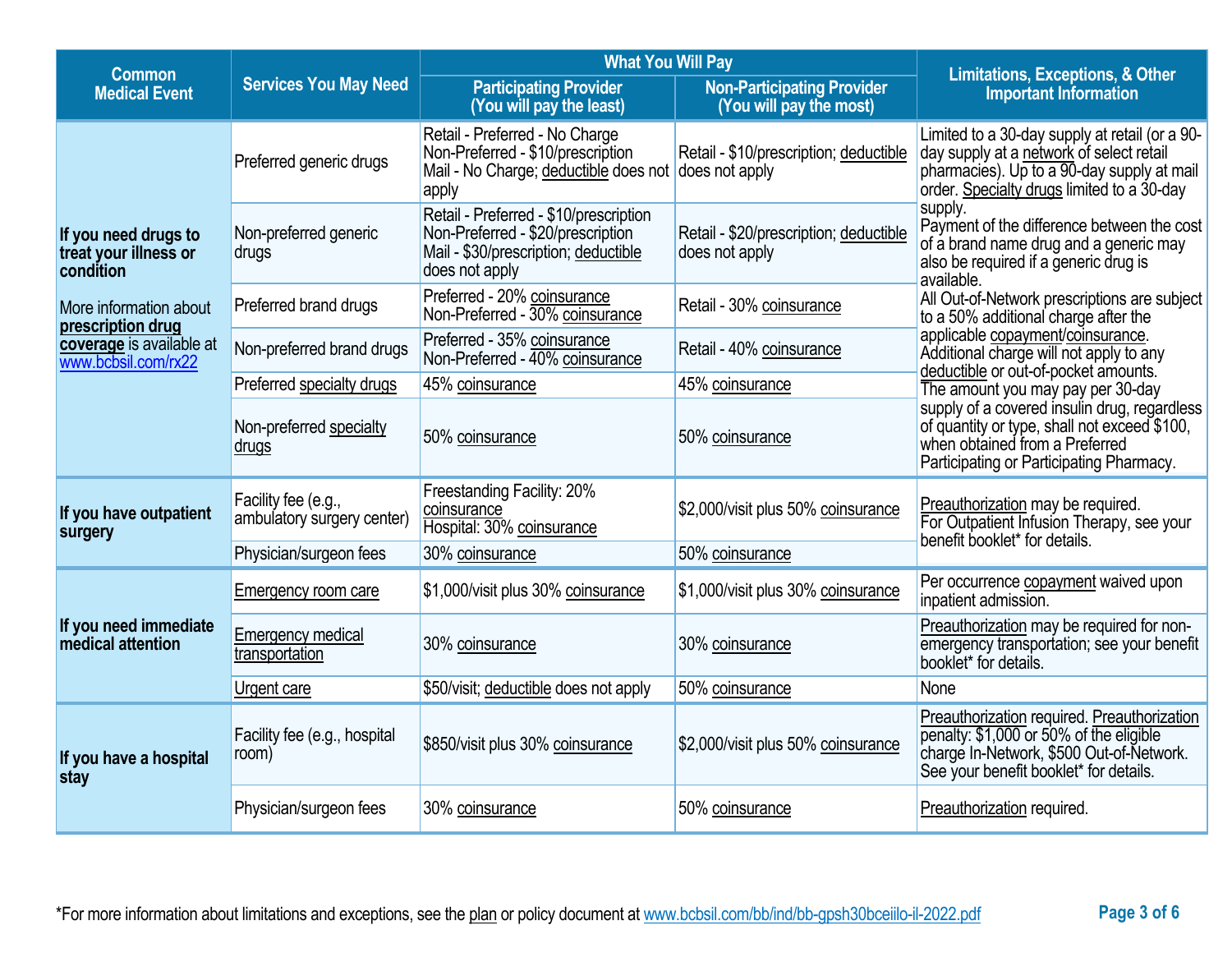|                                                                                    |                                              | <b>What You Will Pay</b>                                                                             |                                                                       |                                                                                                                                                                                                                                                            |
|------------------------------------------------------------------------------------|----------------------------------------------|------------------------------------------------------------------------------------------------------|-----------------------------------------------------------------------|------------------------------------------------------------------------------------------------------------------------------------------------------------------------------------------------------------------------------------------------------------|
| <b>Common</b><br><b>Medical Event</b>                                              | <b>Services You May Need</b>                 | <b>Participating Provider</b><br>(You will pay the least)                                            | <b>Non-Participating Provider</b><br>(You will pay the most)          | <b>Limitations, Exceptions, &amp; Other</b><br><b>Important Information</b>                                                                                                                                                                                |
| If you need mental<br>health, behavioral<br>health, or substance<br>abuse services | <b>Outpatient services</b>                   | \$15/office visits; deductible does not<br>apply<br>20% coinsurance for other outpatient<br>services | 50% coinsurance                                                       | Preauthorization may be required; see your<br>benefit booklet* for details.                                                                                                                                                                                |
|                                                                                    | Inpatient services                           | \$850/visit plus 30% coinsurance                                                                     | \$2,000/visit plus 50% coinsurance                                    | Preauthorization required.                                                                                                                                                                                                                                 |
|                                                                                    | Office visits                                | Primary Care: \$15<br>Specialist: \$50; deductible does not<br>apply                                 | 50% coinsurance                                                       | Copayment applies to first prenatal visit<br>(per pregnancy). Cost sharing does not<br>apply for preventive services. Depending                                                                                                                            |
| If you are pregnant                                                                | Childbirth/delivery<br>professional services | 30% coinsurance                                                                                      | 50% coinsurance                                                       | on the type of services, deductible may<br>apply. Maternity care may include tests and                                                                                                                                                                     |
|                                                                                    | Childbirth/delivery facility<br>services     | \$850/visit plus 30% coinsurance                                                                     | \$2,000/visit plus 50% coinsurance                                    | services described elsewhere in the SBC<br>(i.e., ultrasound).                                                                                                                                                                                             |
|                                                                                    | Home health care                             | 30% coinsurance                                                                                      | 50% coinsurance                                                       | Preauthorization may be required.                                                                                                                                                                                                                          |
| If you need help                                                                   | Rehabilitation services                      | 30% coinsurance                                                                                      | 50% coinsurance                                                       | Preauthorization may be required.                                                                                                                                                                                                                          |
| recovering or have                                                                 | <b>Habilitation services</b>                 | 30% coinsurance                                                                                      | 50% coinsurance                                                       |                                                                                                                                                                                                                                                            |
| other special health<br>needs                                                      | Skilled nursing care                         | 30% coinsurance                                                                                      | 50% coinsurance                                                       | Preauthorization may be required.                                                                                                                                                                                                                          |
|                                                                                    | Durable medical equipment                    | 30% coinsurance                                                                                      | 50% coinsurance                                                       | Preauthorization may be required.                                                                                                                                                                                                                          |
|                                                                                    | Hospice services                             | 30% coinsurance                                                                                      | 50% coinsurance                                                       | Preauthorization may be required.                                                                                                                                                                                                                          |
|                                                                                    | Children's eye exam                          | No Charge; deductible does not apply                                                                 | Up to a \$30 reimbursement is<br>available; deductible does not apply | One visit per year. Out-of-Network<br>reimbursement will not exceed the retail<br>cost. See your benefit booklet* (Pediatric<br>Vision Care Benefits) for details.                                                                                         |
| If your child needs<br>dental or eye care                                          | Children's glasses                           | No Charge; deductible does not apply                                                                 | Up to a \$75 reimbursement is<br>available; deductible does not apply | One pair of glasses per year up to age 19.<br>Reimbursement for frames, lenses and lens<br>options purchased Out-of-Network is<br>available (not to exceed the retail cost). See<br>your benefit booklet* (Pediatric Vision Care<br>Benefits) for details. |
|                                                                                    | Children's dental check-up                   | Not Covered                                                                                          | Not Covered                                                           | None                                                                                                                                                                                                                                                       |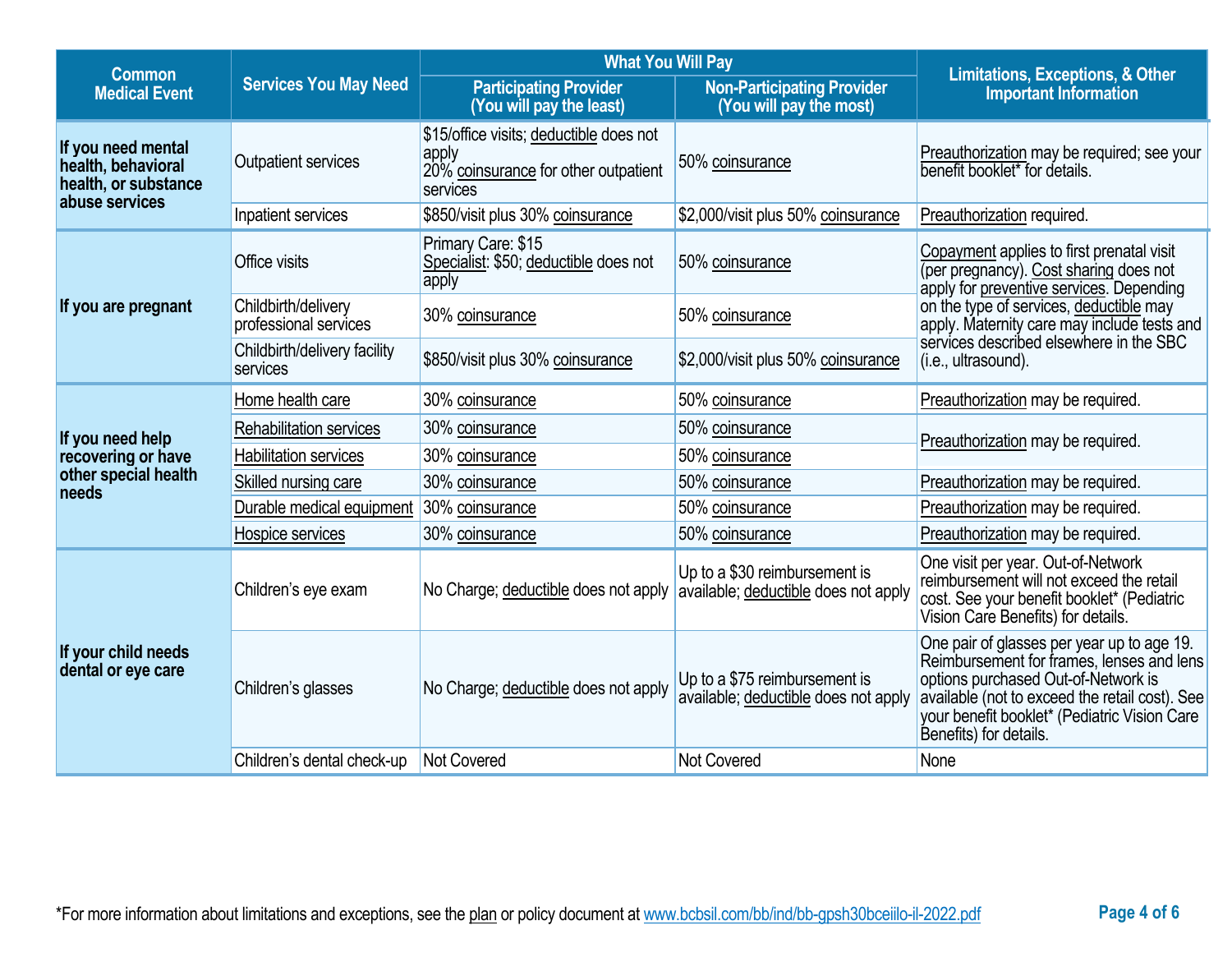### **Excluded Services & Other Covered Services:**

| Services Your Plan Generally Does NOT Cover (Check your policy or plan document for more information and a list of any other excluded services.)     |                                                                                                                                                                                                                                                                                                                                                                                                                                                                                                                       |  |  |
|------------------------------------------------------------------------------------------------------------------------------------------------------|-----------------------------------------------------------------------------------------------------------------------------------------------------------------------------------------------------------------------------------------------------------------------------------------------------------------------------------------------------------------------------------------------------------------------------------------------------------------------------------------------------------------------|--|--|
| Acupuncture<br>Dental care (Adult)                                                                                                                   | Routine eye care<br>Long-term care<br>Non-emergency care when traveling outside the U.S.<br>Weight loss programs<br>$\bullet$                                                                                                                                                                                                                                                                                                                                                                                         |  |  |
|                                                                                                                                                      | Other Covered Services (Limitations may apply to these services. This isn't a complete list. Please see your plan document.)                                                                                                                                                                                                                                                                                                                                                                                          |  |  |
| Abortion care<br><b>Bariatric surgery</b><br>Chiropractic care (Chiropractic and Osteopathic<br>manipulation limited to 25 visits per calendar year) | Cosmetic surgery (only for the correction of congenital •<br>Private-duty nursing (with the exception of inpatient<br>deformities or conditions resulting from accidental<br>private duty nursing)<br>injuries, scars, tumors, or diseases)<br>Routine foot care (due to systemic disease and in<br>Hearing aids (for children 1 per ear every 24 months,<br>connection with diabetes)<br>for adults up to \$2,500 per ear every 24 months)<br>Infertility treatment (covered for 4 procedures per<br>benefit period) |  |  |

Your Rights to Continue Coverage: There are agencies that can help if you want to continue your coverage after it ends. The contact information for those agencies is: the plan at 1-800-541-2768. You may also contact your state insurance department at 1-877-527-9431. Other coverage options may be available to you, too, including buying individual insurance coverage through the Health Insurance Marketplace. For more information about the Marketplace, visi[t www.HealthCare.gov](http://www.healthcare.gov/) or call 1-800-318-2596.

Your Grievance and Appeals Rights: There are agencies that can help if you have a complaint against your plan for a denial of a claim. This complaint is called a grievance or appeal. For more information about your rights, look at the explanation of benefits you will receive for that medical claim. Your plan documents also provide complete information on how to submit a claim, appeal, or a grievance for any reason to your plan. For more information about your rights, this notice, or assistance, contact: Blue Cross and Blue Shield of Illinois at 1-800-541-2768 or visit [www.bcbsil.com,](http://www.bcbsil.com/) or contact the U.S. Department of Labor's Employee Benefits Security Administration at 1866-444-EBSA (3272) or visit [www.dol.gov/ebsa/healthreform.](http://www.dol.gov/ebsa/healthreform) Additionally, a consumer assistance program can help you file your appeal. Contact the Illinois Department of Insurance at (877) 527-9431 or visi[t http://insurance.illinois.gov.](http://insurance.illinois.gov/)

#### **Does this plan provide Minimum Essential Coverage? Yes**

Minimum Essential Coverage generally includes plans, health insurance available through the Marketplace or other individual market policies, Medicare, Medicaid, CHIP, TRICARE, and certain other coverage. If you are eligible for certain types of Minimum Essential Coverage, you may not be eligible for the premium tax credit.

### **Does this plan meet the Minimum Value Standards? Not Applicable**

If your plan doesn't meet the Minimum Value Standards, you may be eligible for a premium tax credit to help you pay for a plan through the Marketplace.

### **Language Access Services:**

Spanish (Español): Para obtener asistencia en Español, llame al 1-800-541-2768. Tagalog (Tagalog): Kung kailangan ninyo ang tulong sa Tagalog tumawag sa 1-800-541-2768. Chinese (中文): 如果需要中文的帮助,请拨打这个号码 1-800-541-2768. Navajo (Dine): Dinek'ehgo shika at'ohwol ninisingo, kwiijigo holne' 1-800-541-2768.

*To see examples of how this plan might cover costs for a sample medical situation, see the next section.*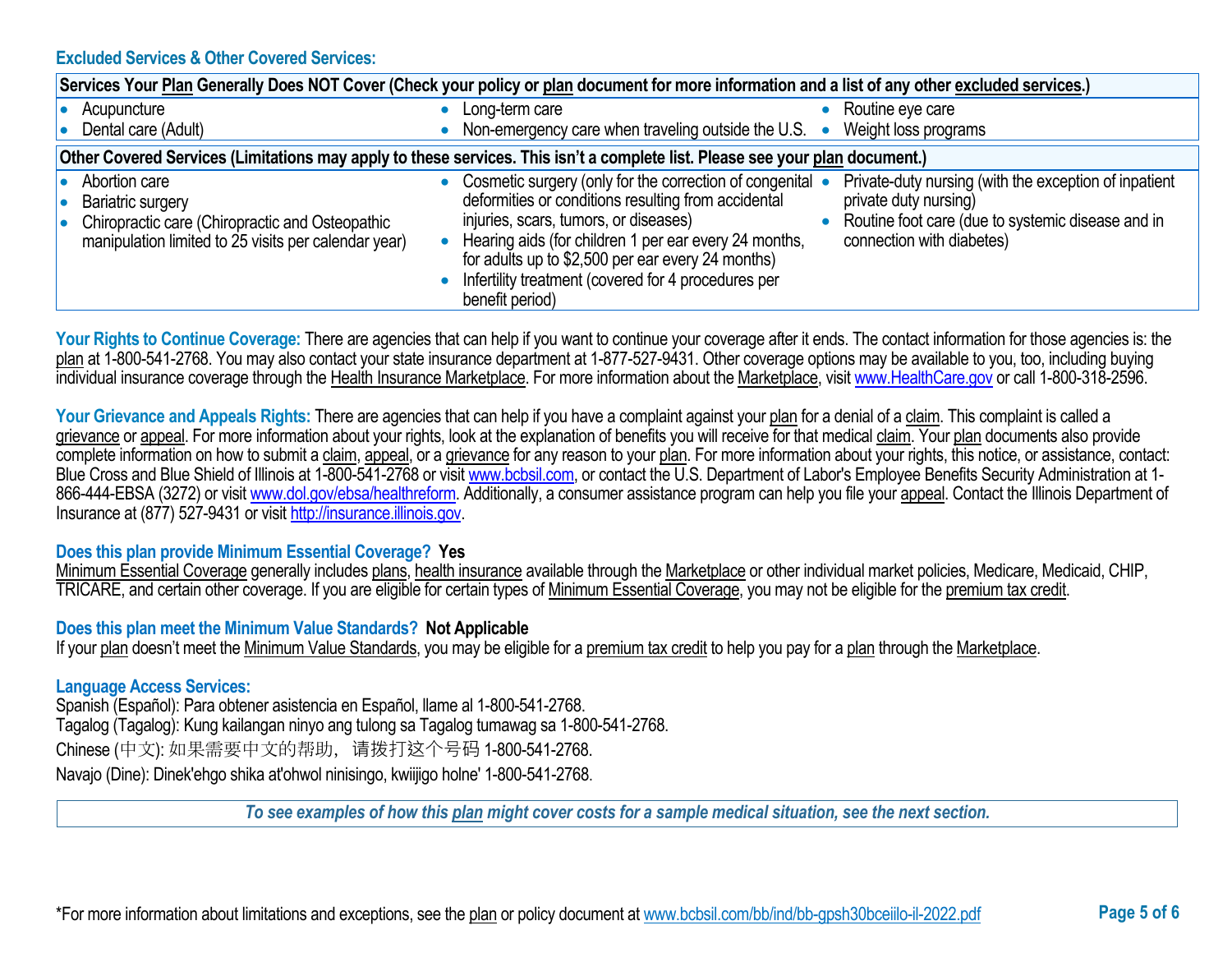## **About these Coverage Examples:**



**This is not a cost estimator.** Treatments shown are just examples of how this plan might cover medical care. Your actual costs will be different depending on the actual care you receive, the prices your providers charge, and many other factors. Focus on the cost-sharing amounts (deductibles, copayments and coinsurance) and excluded services under the plan. Use this information to compare the portion of costs you might pay under different health plans. Please note these coverage examples are based on self-only coverage.

# **Peg is Having a Baby** (9 months of in-network pre-natal care and a hospital delivery)

| ■ The plan's overall deductible   | \$750     |
|-----------------------------------|-----------|
| ■ Specialist copayment            | \$50      |
| ■ Hospital (facility) copay/coins | \$850+30% |
| Other coinsurance                 | 30%       |

# **This EXAMPLE event includes services like:**

Specialist office visits (*prenatal care)* Childbirth/Delivery Professional Services Childbirth/Delivery Facility Services Diagnostic tests (*ultrasounds and blood work)* Specialist visit *(anesthesia)* 

| <b>Total Example Cost</b> | \$12,700 |
|---------------------------|----------|
|                           |          |

## **In this example, Peg would pay:**

| <b>Cost Sharing</b>        |         |
|----------------------------|---------|
| Deductibles                | \$750   |
| Copayments                 | \$900   |
| Coinsurance                | \$3,200 |
| What isn't covered         |         |
| Limits or exclusions       | \$60    |
| The total Peg would pay is | \$4,910 |

# **Managing Joe's Type 2 Diabetes** (a year of routine in-network care of a wellcontrolled condition)

| The plan's overall deductible     | \$750     |
|-----------------------------------|-----------|
| ■ Specialist copayment            | \$50      |
| ■ Hospital (facility) copay/coins | \$850+30% |
| Other coinsurance                 | 30%       |

## **This EXAMPLE event includes services like:**

Primary care physician office visits (*including disease education)* Diagnostic tests *(blood work)* Prescription drugs Durable medical equipment *(glucose meter)* 

# **Total Example Cost \$5,600**

### **In this example, Joe would pay:**

| <b>Cost Sharing</b>        |         |
|----------------------------|---------|
| Deductibles                | \$750   |
| Copayments                 | \$200   |
| Coinsurance                | \$700   |
| What isn't covered         |         |
| Limits or exclusions       | \$20    |
| The total Joe would pay is | \$1,670 |

# **Mia's Simple Fracture** (in-network emergency room visit and follow up care)

| ■ The plan's overall deductible   | \$750     |
|-----------------------------------|-----------|
| ■ Specialist copayment            | \$50      |
| ■ Hospital (facility) copay/coins | \$850+30% |
| ■ Other coinsurance               | 30%       |

### **This EXAMPLE event includes services like:**

Emergency room care *(including medical supplies)* Diagnostic test *(x-ray)* Durable medical equipment *(crutches)* Rehabilitation services *(physical therapy)*

| <b>Total Example Cost</b> | \$2,800 |
|---------------------------|---------|
|---------------------------|---------|

## **In this example, Mia would pay:**

| <b>Cost Sharing</b>        |         |  |
|----------------------------|---------|--|
| <b>Deductibles</b>         | \$750   |  |
| Copayments                 | \$500   |  |
| Coinsurance                | \$400   |  |
| What isn't covered         |         |  |
| Limits or exclusions       | \$0     |  |
| The total Mia would pay is | \$1,650 |  |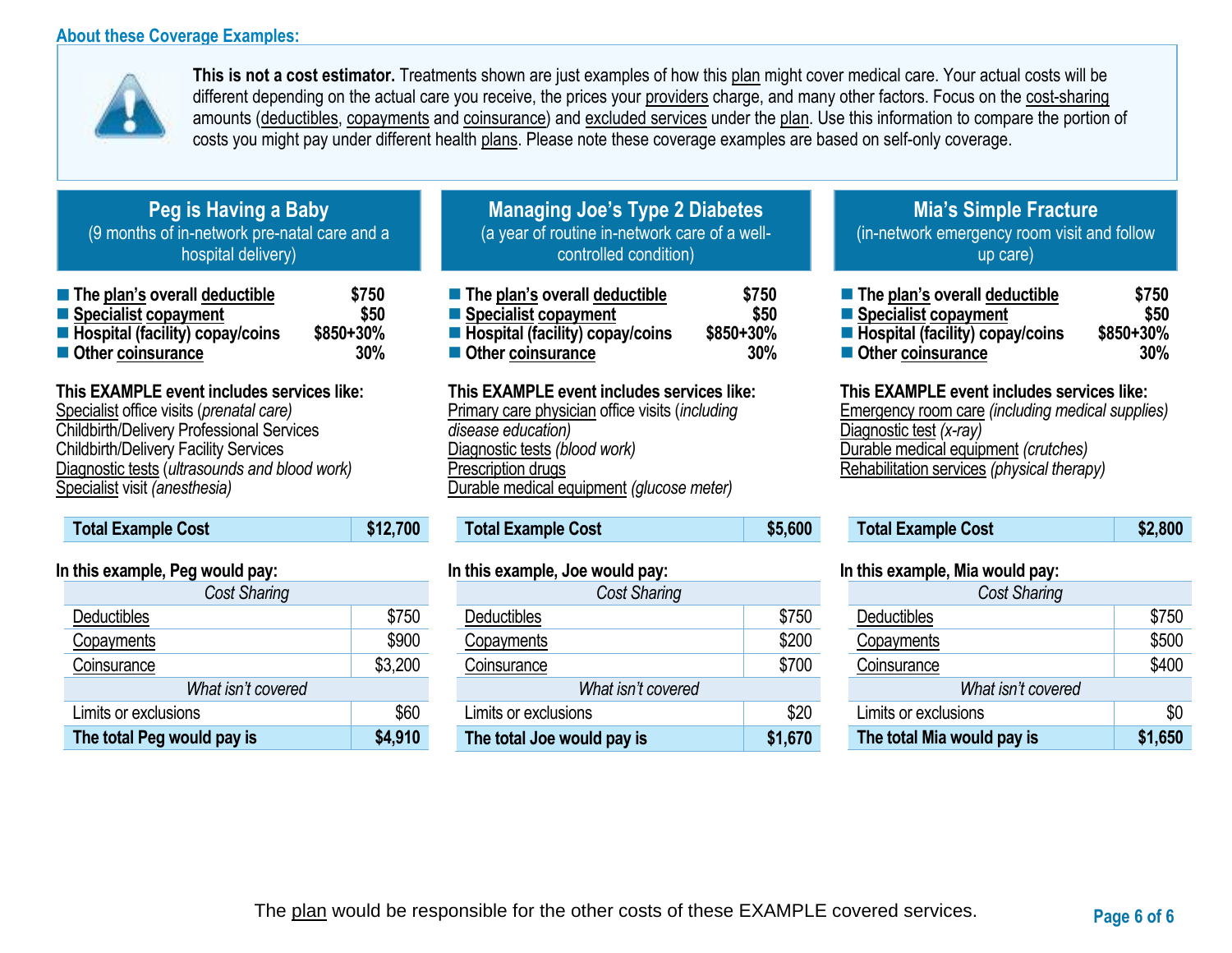

## Health care coverage is important for everyone.

We provide free communication aids and services for anyone with a disability or who needs language assistance.<br>We do not discriminate on the basis of race, color, national origin, sex, gender identity, age, sexual orientat health status or disability.

To receive language or communication assistance free of charge, please call us at 855-710-6984.

If you believe we have failed to provide a service, or think we have discriminated in another way, contact us to file a grievance.

| Office of Civil Rights Coordinator<br>300 E. Randolph St.<br>35th Floor<br>Chicago, Illinois 60601                          | Phone:<br>TTY/TDD:<br>Fax:<br>Email: | 855-664-7270 (voicemail)<br>855-661-6965<br>855-661-6960<br>CivilRightsCoordinator@hcsc.net                                                                        |
|-----------------------------------------------------------------------------------------------------------------------------|--------------------------------------|--------------------------------------------------------------------------------------------------------------------------------------------------------------------|
| You may file a civil rights complaint with the U.S. Department of Health and Human Services, Office for Civil Rights, at:   |                                      |                                                                                                                                                                    |
| U.S. Dept. of Health & Human Services<br>200 Independence Avenue SW<br>Room 509F, HHH Building 1019<br>Washington, DC 20201 | Phone:<br>TTY/TDD:                   | 800-368-1019<br>800-537-7697<br>Complaint Portal: https://ocrportal.hhs.gov/ocr/portal/lobby.jsf<br>Complaint Forms: http://www.hhs.gov/ocr/office/file/index.html |